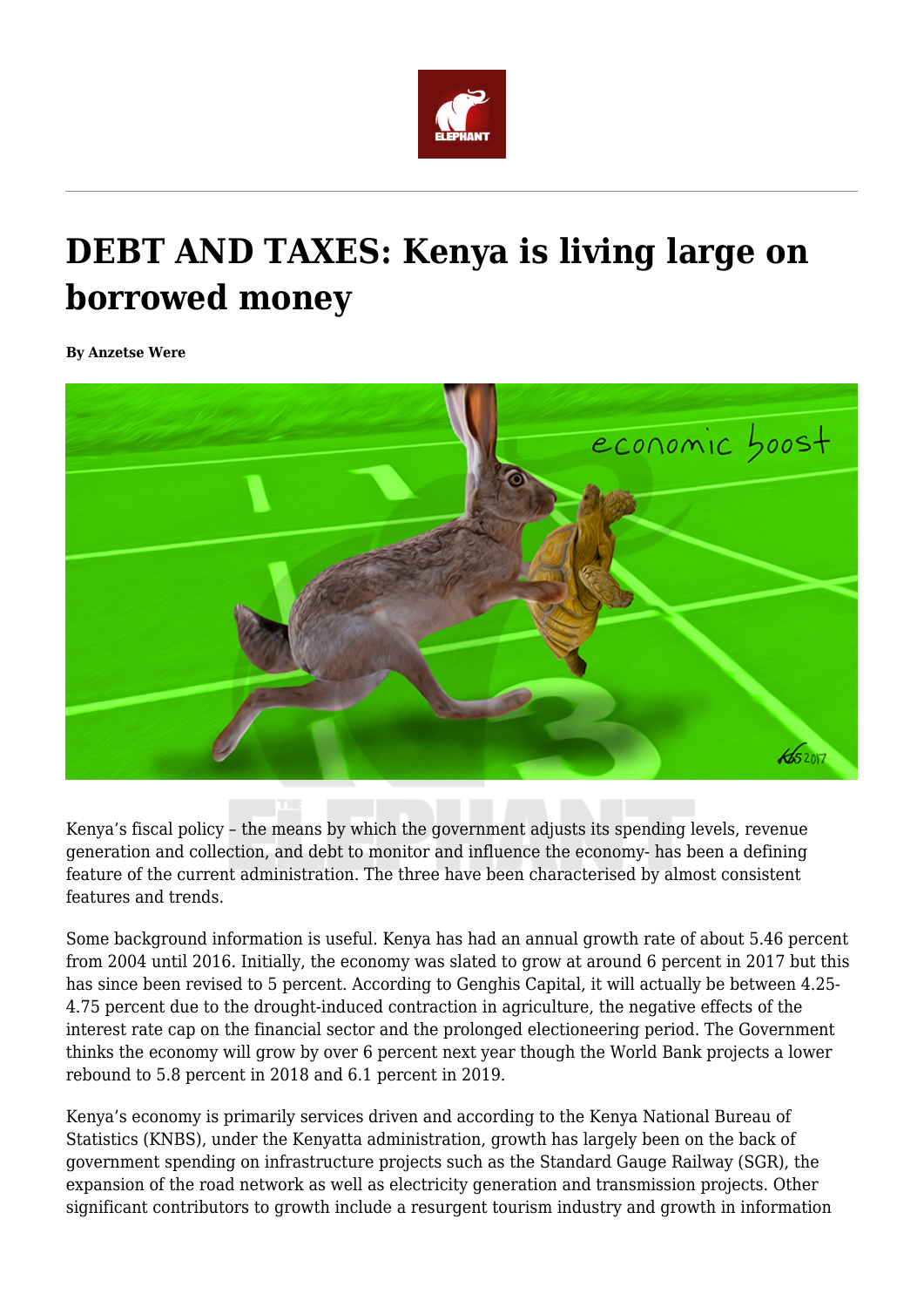and communication, real estate and transport and storage.

Over the past 6 years, government spending has grown at an average of 14.7 percent, yet revenue growth has only increased by 12.7 percent. Under the current administration, spending has gone up by two-thirds, from Sh1.6 trillion in 2013/14 to Sh2.64 trillion in 2017/18.

Back to fiscal policy, we will address each component separately: expenditure, revenue generation and collection, and borrowing.

#### **EXPENDITURE**

Over the past 6 years, government spending has grown at an average of 14.7 percent, yet revenue growth has only increased by 12.7 percent. Under the current administration, spending has gone up by two-thirds, from Sh1.6 trillion in 2013/14 to Sh2.64 trillion in 2017/18. While some of this can be explained by inflation reducing the value of money, there is a consistent trend of notable increases in government spending.



(Source: Institute of Economic Affairs)

A fundamental problem in analysing fiscal policy at both national and county levels is determining the intended recurrent vs development budgets and comparing these to the actual expenditure pattern. The image below from the Institute of Economic Affairs Kenya (IEA) details this for the National Government: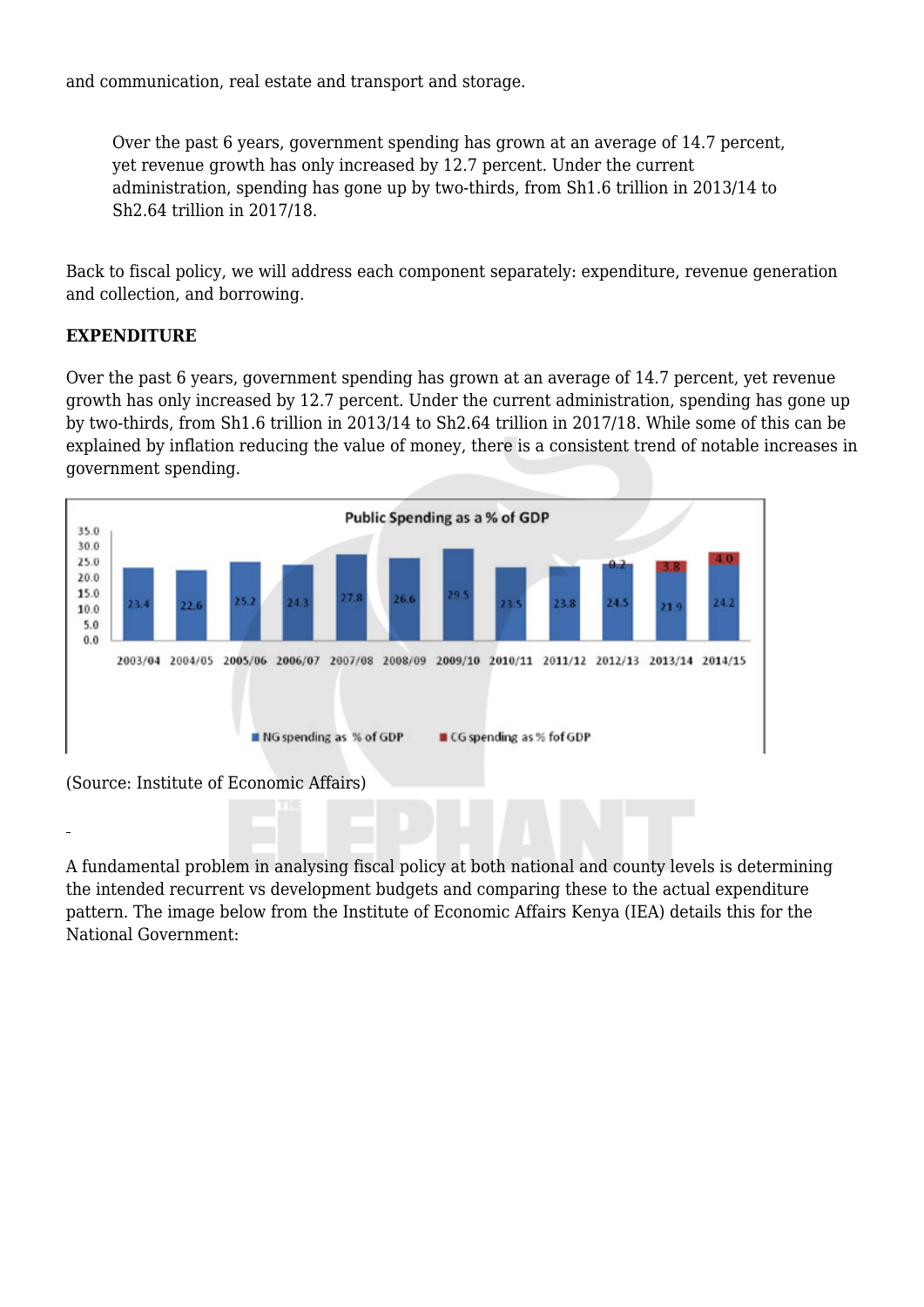

(Source: Institute of Economic Affairs)

Overall, two key trends are clear, the first of which is that the national budget is still geared towards recurrent spending. Indeed, as the Treasury itself has admitted in the past, recurrent expenditure is reaching unsustainable levels.

There are several factors behind this aggressive growth in expenditure, the first of which is devolution. In 2010 Kenyans enacted a new constitution, which established a bicameral Parliament and 47 county governments. At the beginning of the implementation of devolution, a parliamentary report indicated that it would cost at least Sh36 billion to set up. Prior to devolution, it cost Sh6.6 billion per year to run Parliament, but that figure is expected to rise to Sh14.3 billion. The Parliamentary Budget Office has also stated that it will cost Sh21.75 billion annually to run the 47 county assemblies. Thus, while welcome, the reality is that devolution is expensive.

At the beginning of the implementation of devolution, a parliamentary report indicated that it would cost at least Sh36 billion to set up. Prior to devolution it cost Sh6.6 billion per year to run Parliament, but that figure is expected to rise to Sh14.3 billion. The Parliamentary Budget Office has also stated that it will cost Sh21.75 billion annually to run the 47 county assemblies. Thus while welcome, the reality is that devolution is expensive.

Linked to the point above is the public wage bill which, according to the *Salaries and Remuneration Commission (SRC)*, has ballooned from Sh465 billion when the Kenyatta administration took over to Sh627 billion in the 2015/2016 financial year, an annual average growth of 9 per cent. SRC's projections show that it will be Sh676 billion in 2016/2017. Earlier this year, the International Monetary Fund (IMF) raised concerns, stating that Kenya is among countries that exhibit large increases in the wage bill, particularly in the run-up to elections. IMF is of the view that given Kenya's rising debt levels (more on this later) the decision to increase spending on public sector wages is a concern as less funds are left over for economically productive development expenditure. The SRC [pooh-poohed](http://www.src.go.ke/index.php/our-blogs/244-no-matter-what-the-imf-says-kenya-s-wage-bill-is-not-out-of-control) the IMF's concerns, stating that wages were actually falling as a proportion of GDP: from 10.3 per cent in 2012/2013 to 9.5 per cent in 2015/2016.

A second factor behind the growth in expenditure, which the government has been eager to finger as the primary reason, has been the investment in infrastructure. According to the Capital Markets Authority (CMA), Kenya's current estimated infrastructure funding gap is USD 2-3 billion per year over the next 10 years. To address this, government has allocated nearly a third of total budget expenditure to infrastructure between the 2016/17 and 2019/20 financial years.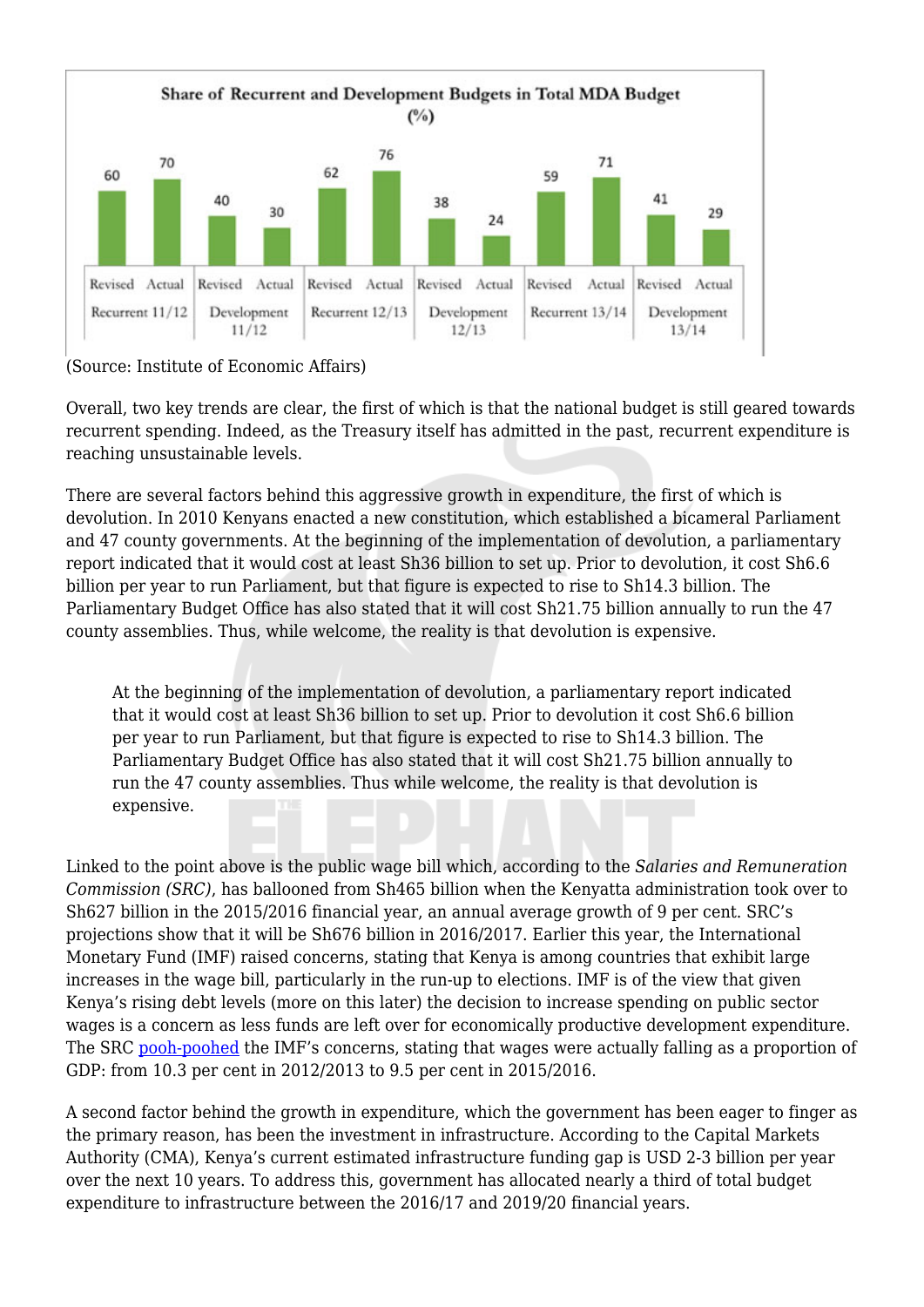The World Bank makes the point that the infrastructure investment drive in Kenya needs to be done in a way that is both efficient and sustainable. With such a robust commitment, key questions must be asked. For example, is Kenya investing in the right infrastructure? The Brookings Institution makes the point that a push for more infrastructure only raises economic growth and people's wellbeing if the focus is on quality and impact, rather than quantity and volume. Has Kenya fallen short here? Has the government conducted an audit of infrastructure investment and the development it has engendered thus far? Has there been an audit of its quality? How efficient is our investment? Without an answer to these questions, the country risks wasting resources on aggressive infrastructure expenditure that generates no real benefits for its people.

Indeed, the link between infrastructure and economic growth is more tenuous than previously assumed. According to the London School of Economics, most recent studies on infrastructure's contribution to growth tend to find smaller effects than those reported in earlier studies; this is linked to improvements in methodological approaches. Kenya, therefore, shouldn't assume that infrastructure investment and development will automatically lead to significant improvements in economic growth. It is time for a fundamental rethink of the scale, nature and efficiency of the government's spending on infrastructure.

Kenya, therefore, shouldn't assume that infrastructure investment and development will automatically lead to significant improvements in economic growth. It is time for a fundamental rethink of the scale, nature and efficiency of the government's spending on infrastructure.

The final issue regarding expenditure is linked to the mismanagement of public funds at both national and county levels. At the national level, allegations of corruption and financial mismanagement are legion and include: the National Youth Service (NYS) affair where the Auditor General stated a loss of Sh**1.9 billion**; Sh5.2 billion misappropriated at the Ministry of health according to an in-house audit report; mobile clinics valued at Sh1.4 million each being sold to the government at more than 7 times the price then abandoned in an NYS yard; inflated rig charges at the Geothermal Development Company (GDC) in which the Ethics and Anti-Corruption Commission (EACC) found the tender committee culpable and six managers were sent on compulsory leave.

At county level, there are rising concerns with expenditure considering that the national government has sent to the counties more than Sh1 trillion since their establishment in 2013. [Research by the](https://www.google.com/url?sa=t&rct=j&q=&esrc=s&source=web&cd=3&cad=rja&uact=8&ved=0ahUKEwjSqam6gvjXAhUBMhQKHWWmC-sQFggvMAI&url=https%3A%2F%2Fwww.internationalbudget.org%2Fwp-content%2Fuploads%2Fkenya-county-budget-transparency-review-september-2017.pdf&usg=AOvVaw24riFOqELe2Ku5LJ9Eb2dU) [International Budget Partnership Kenya](https://www.google.com/url?sa=t&rct=j&q=&esrc=s&source=web&cd=3&cad=rja&uact=8&ved=0ahUKEwjSqam6gvjXAhUBMhQKHWWmC-sQFggvMAI&url=https%3A%2F%2Fwww.internationalbudget.org%2Fwp-content%2Fuploads%2Fkenya-county-budget-transparency-review-september-2017.pdf&usg=AOvVaw24riFOqELe2Ku5LJ9Eb2dU) (IBPK) reveals that county governments are not making available fiscal documents required by the Public Financial Management Act (PFMA). Only about 20 percent of key budget documents, including fiscal expenditure documents, meant to be online had been uploaded. Indeed, IBPK reports that in some cases, budget allocations are based on lists of projects drawn up by Members of County Assemblies (MCAs). There is no clarity on the criteria governing such allocations, and even less clarity on how county funds are actually spent. There is a distinct air of mischief informing this laxity. It is not a secret that the first iteration of devolution revealed how much autonomy county governments have in the planning and use of funds they receive and generate. This lack of transparency seems to be aimed at facilitating a culture of financial mismanagement and corruption at the county level in an environment where, frankly, no one is holding them accountable.

Further, county governments see themselves as expenditure units, not development units. This needs to change. Rather than concentrating on how much they have to spend, they ought to focus on the development dividends they are responsible for generating. Without this fundamental shift in thinking, county governments will continue to be like spoilt children, forever crying over what they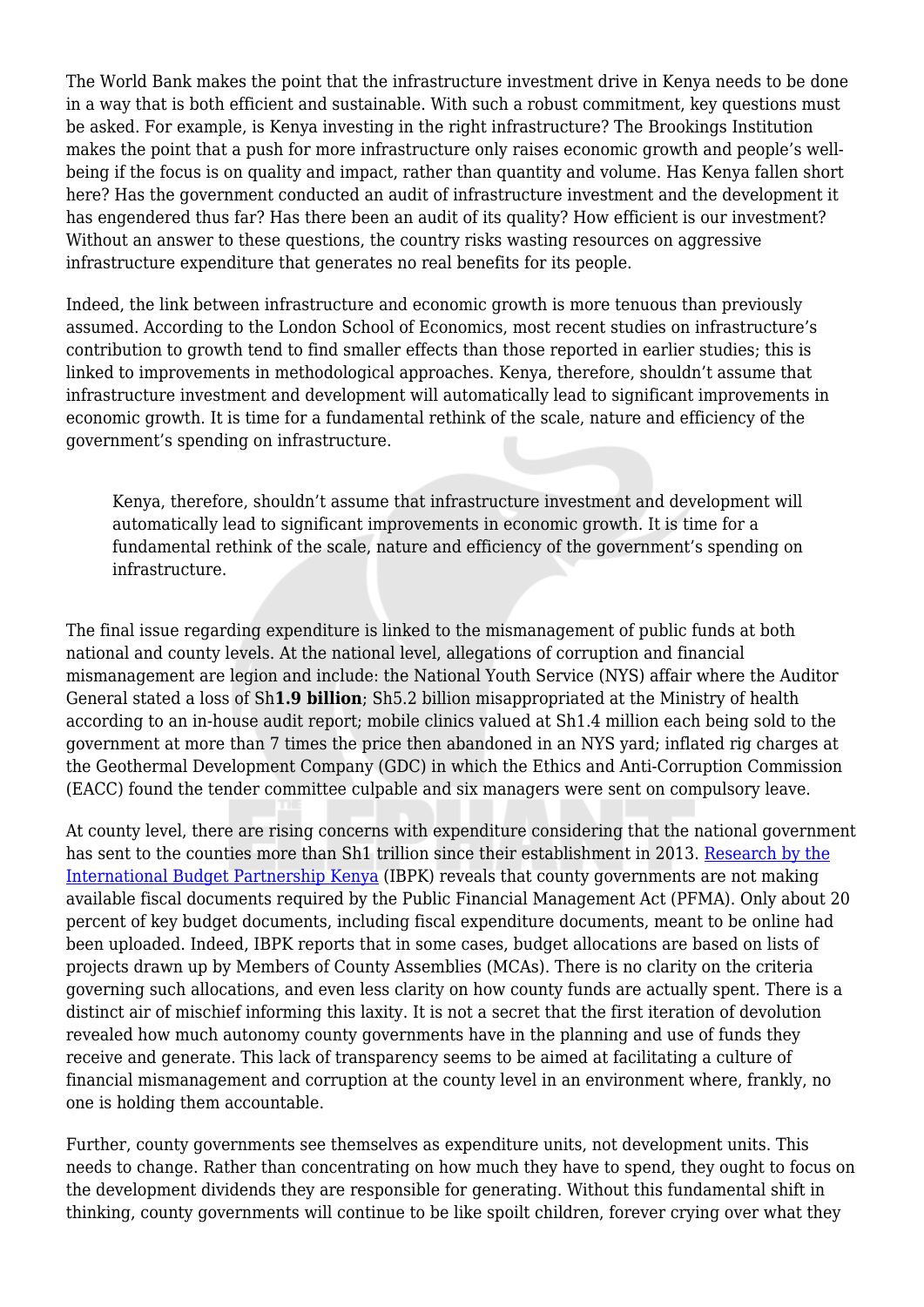are owed, but with nothing to show for the development they ought to deliver.

For example, 16 firms listed on the Nairobi Stock Exchange issued profit warnings in 2016, which meant less corporation tax could be collected. Additionally, the 7000 jobs lost to downsizing and shuttering of firms, mainly in the banking sector, reduced Pay As You Earn receipts.

The greatest concern beyond the moral question of the financial mismanagement of the public funds of a poor African country, is the issue of how corruption affects spending efficiency. As will be explained later, Kenya is getting into significant debt, particularly to finance development expenditure. If such debt is not being used as efficiently as possible and instead funds are stolen or dubiously spent, the country will be saddled with onerous debt without he means – the improvements in economic performance that were to come from debt financed development projects – to pay it.

Given the factors detailed above, there are several broad changes that ought to be made. At national level, the first recommendation is for government to commit more money to development expenditure and put more effort into actually absorbing the allocations given to the docket.

Secondly, the national government ought to be more consistent in the manner in which it presents data and should make it easier to track planned versus actual expenditure, particularly across the recurrent and development dockets.

Thirdly, large allocations to infrastructure projects need to be audited and a determination made on the effectiveness of the allocations, how funds can be better spent and recommendations on how to improve efficiency.

Finally, national government has to clamp down on financial mismanagement and prosecute and punish culpable officials. Without this, the government's commitment to ending corruption will be seen as insincere and ineffective.

At county level, there are several issues that ought to be addressed the first of which is that there needs to be a very clear hierarchy of accountability for county expenditure. Governors and the County Ministers of Finance must be held accountable for their spending and individuals need to be punished if found guilty of corruption.

Secondly, counties must comply with the PFMA and provide breakdowns of their expenditure which includes a delineation between recurrent and development expenditure.

Thirdly, the principle of fiscal discipline should carry considerable weight when national government makes county allocations such that responsible use of resources is rewarded and poor performers are punished.

Finally, a citizen-led effort to create a ranking of county governments according to fiscal transparency with a focus on expenditure would likely create pressure on county governments to adhere to their legal obligations. Included in the ranking should be how well they comply with PFMA stipulations, with the top and bottom performers widely publicised.

## **REVENUE GENERATION AND COLLECTION**

Kenya Revenue Authority (KRA) has been falling short of its revenue targets for some time. For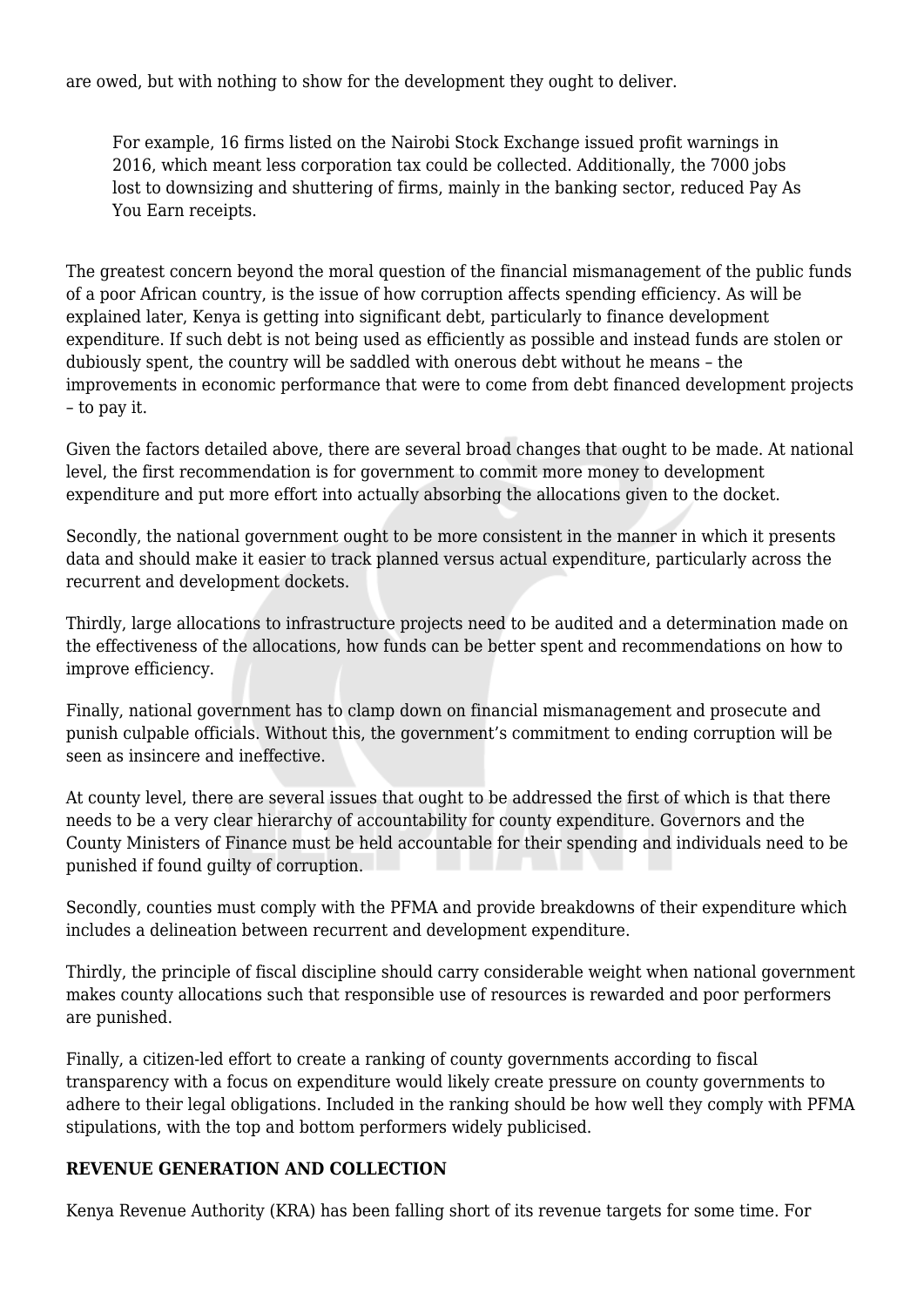example, in 2016/17 total collection stood at Sh1.365 trillion representing a performance rate of 95.4 percent, and a shortfall of Sh66.64 billion- a significant number. In the first four months of this fiscal year, KRA has already fallen behind by Sh40 billion. There are questions as to why revenue collection consistently underperforms. I am of the view that KRA is given unrealistic targets, more informed by aggressive increases in government expenditure and oblivious to the serious constraints that mute tax collection.

Without this fundamental shift in thinking, county governments will continue to be like spoilt children, forever crying over what they are owed, but with nothing to show for the development they ought to deliver.

Revenue generation targets tend to be revised upwards over the course of the year. KRA's original revenue target for the 2016/17 was Sh1.415 trillion which was later revised to Sh1.431 trillion**,** an increase of KES 16.24 billion. This is a concern because motivations behind the increases in targets are not clear. Do they perhaps stem from a realisation in Treasury that it cannot raise as much as anticipated in borrowing?

The second constraint is that the macroeconomic environment informs the extent to which revenues deviate from targets. For example, it is estimated that a 1 percent reduction in GDP growth reduces revenue by Sh13.4 billion and as noted earlier, this has been something of a tough year. A similar increase in inflation also requires that revenue targets be raised by Sh13 billion.

This is linked to sectoral issues which can affect the ability of KRA to collect tax. For example, 16 firms listed on the Nairobi Stock Exchange issued profit warnings in 2016 –[a rising trend since](https://www.standardmedia.co.ke/business/article/2000189803/worst-year-as-18-nairobi-securities-exchange-listed-companies-issue-profit-warnings) [2013–](https://www.standardmedia.co.ke/business/article/2000189803/worst-year-as-18-nairobi-securities-exchange-listed-companies-issue-profit-warnings) which meant less corporation tax could be collected. Additionally, the 7000 jobs lost to downsizing and shuttering of firms, mainly in the banking sector, reduced Pay As You Earn receipts.

Third, government policy decisions, particularly those related to tax policy, affect the ability to generate revenue. For example, the non-implementation of changes to specific excise rates in 2016/17 reduced revenues by nearly Sh5 billion. Additionally, the duty-free importation of essential foods (maize, milk, sugar) led to a revenue loss of over Sh4 billion in the fourth quarter of the same financial year. Indeed, it is estimated that government policy decisions cost it Sh13 billion in lost revenue that entire year. The government tends to shoot itself in the foot in other ways too. For example, delays in remitting income tax from public institutions costs it Sh823 million.

Finally, revenue generation and collection in Kenya like the rest of Africa is negatively affected by illicit financial flows from the country. [According to the UN,](https://www.uneca.org/publications/illicit-financial-flows) Africa loses more than US\$50 billion through illicit financial outflows per year. Companies evade and avoid tax by shifting profits to low tax locations, claiming large allowable deductions, carrying losses forward indefinitely, and using transfer pricing.

The main reason why consistent subpar revenue collection is worrying is because the national treasury continues to construct budgets based on the unrealistic targets. For example, revenue generated was meant to play a bigger role in the current budget, financing 60.7 percent of the overall deficit and 58.7 percent of the development expenditure. Since it appears as though targets will again not be met, government will have to borrow more than anticipated.

There ought to be fundamental rethink of revenue generation and collection in order to effect a sustained increase. There are several factors to address, the first of which is improvements in the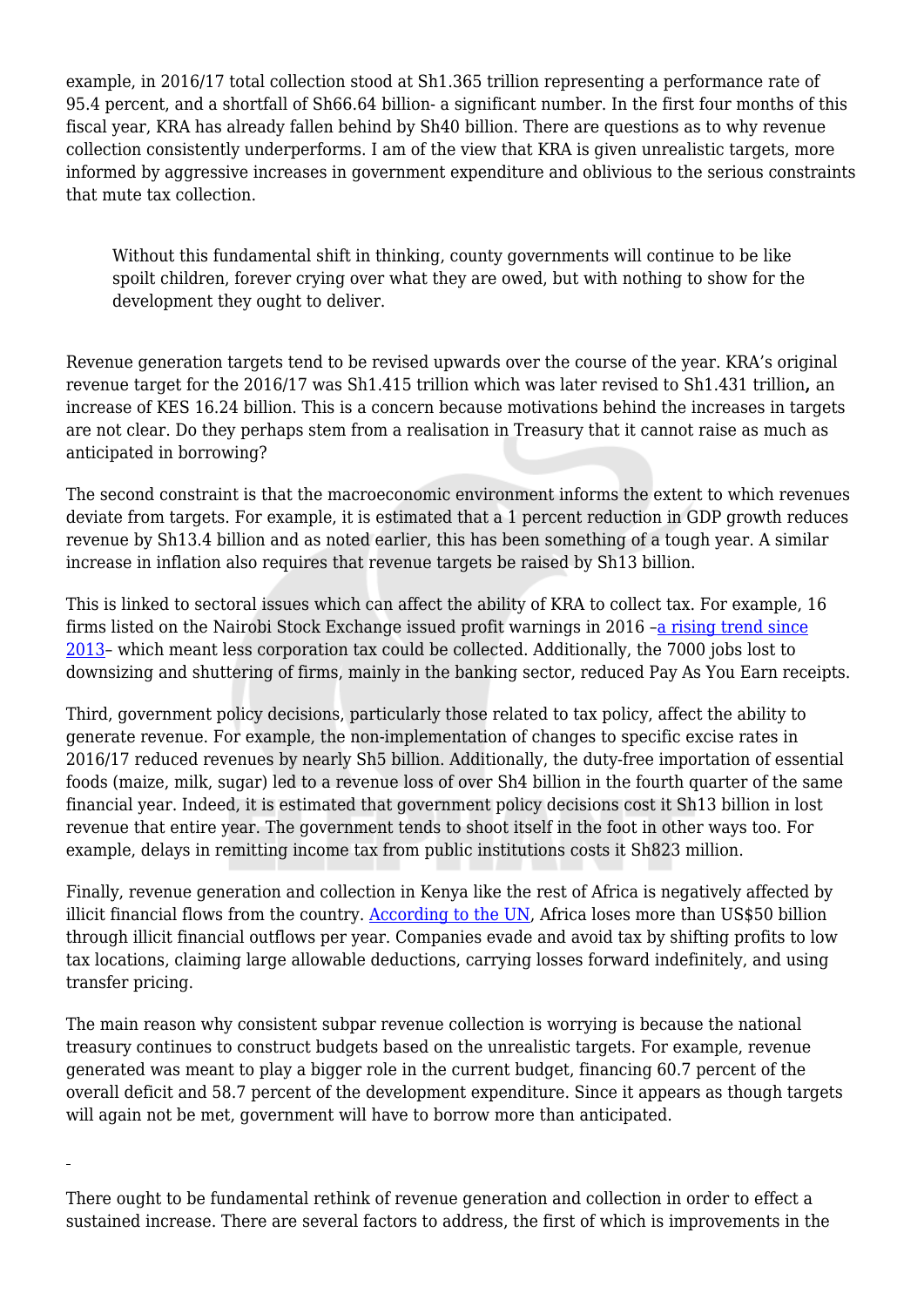business environment that increase profits and thus taxable revenue. A key component that is often ignored here is the environment for the informal economy. Current assessments largely ignore the sector in which 90 percent of employed Kenyans earn a living. More ought to be done to make informal businesses more profitable.

At the same time, the government ought to seek to expand the revenue base by encouraging the formalisation of these businesses. Concerted efforts must be undertaken to pilot schemes that remove barriers to – and create incentives for – formalisation, particularly of larger businesses that easily evade tax yet are robust enough to consistently pay.

As recommended by the Africa Progress Report 2013, alongside demanding the highest standards of propriety and disclosure from their government, Kenyans should push citizens of the developed world to demand similar standards from their governments and companies.

Finally, Kenya needs to work on curbing illicit financial outflows. The UN makes the point that G8 leaders have committed to the 2013 [Lough Erne Declaration,](https://www.gov.uk/government/publications/g8-lough-erne-declaration/g8-lough-erne-declaration-html-version) a 10-point statement calling for an overhaul of corporate transparency rules. Among other things, the declaration urges tax authorities to automatically share information to fight evasion. It states that poor countries should have the information and capacity to collect the taxes owed to them. Kenya should join other African countries in lobbying rich countries to enact stricter laws against tax evasion. As recommended by the Africa Progress Report 2013, alongside demanding the highest standards of propriety and disclosure from their government, Kenyans should push citizens of the developed world to demand similar standards from their governments and companies.

## **BORROWING AND DEBT**

In 2013, the Jubilee administration inherited a debt of Sh1.7 trillion after a decade of the Kibaki government. Less than 5 years later, that has ballooned by nearly 250 percent to Sh4.4 trillion. This year's borrowing has been particularly aggressive. The Central Bank of Kenya (CBK) says that the government is borrowing an average of Sh86 billion per month, [the highest level since the bank](https://www.the-star.co.ke/news/2017/09/18/each-kenyan-to-pay-sh97000-in-debt_c1637115) [started listing public debt in 1999](https://www.the-star.co.ke/news/2017/09/18/each-kenyan-to-pay-sh97000-in-debt_c1637115), and over Sh30 billion more than the monthly averages of 2015 and 2016.

Despite this, it seems the government's debt appetite won't wane any time soon. The Treasury recently announced that it is seeking to issue another Eurobond, which could be used to repay the outstanding US\$750 million syndicated loan the government raised in 2015 and which came due in October. What seems to be clear is that given expanding expenditure and subpar revenue collection, borrowing from both foreign and domestic sources will continue to grow. Further, as a Bloomberg analyst points out, Kenya has among the highest debt levels in sub-Saharan Africa, partly a result of having neither the commodity revenue sources of Nigeria and Angola nor the budget support from donor countries enjoyed by neighbouring Tanzania and Uganda.

Before looking at the specific features of Kenya's debt, it is important to state that debt itself is not necessarily a problem. If used wisely, it can fund investment into activities and projects that catalyse economic development, GDP growth and growth in per capita incomes. Concerns only start being raised when the pattern of debt accrual and servicing seems headed in an unsustainable direction. If expenditure is growing in the context of muted revenue generation, that creates momentum for more debt than cannot be sustainably serviced. Further, if debt is not used efficiently and linked to increases in productivity and GDP growth, it also saddles countries with burdensome repayments. At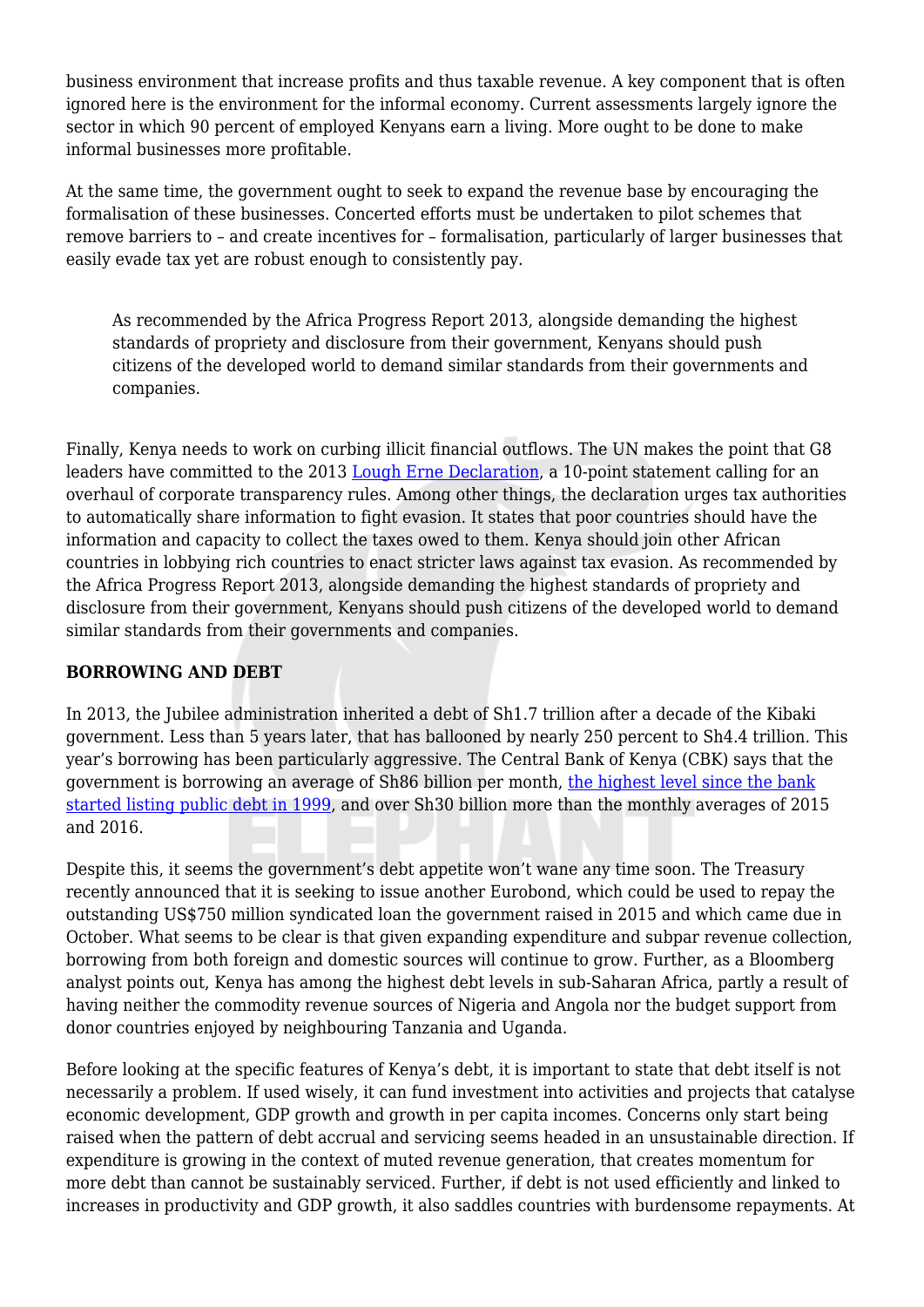the moment, Kenya is on the cusp where the government can either take decisive action to put the country on a better debt path, or continue with current trends that are edging the country closer to an unsustainable position.

The IEA points out that as of June 2012, total public debt was composed of 52.9 percent domestic debt and 47.1 percent external debt. However, the share of external debt has been steadily growing and recent statistics show that today the situation is reversed, with external debt taking up more than half (52.3 percent) of total debt.

The National Treasury Report 2015 indicates that the external debt stock for Kenya is composed of multilateral debt (54.7 percent), bilateral debt (27.1 percent), export credits (1.5 percent), commercial banks (0.6 percent) and International Sovereign Bonds (16.1 percent). As the IEA points out, a large part of the external debt remains concessional (i.e. on terms substantially more generous than market loans) and mainly from multilateral creditors; however, the share of concessional loans has been falling over the last three years which means external debt is becoming ever more expensive for the country.

There are several factors affecting the composition of debt, the first of which is Treasury's desire to reduce domestic borrowing in order to release domestic credit for the private sector. This was a major reason given for issuing the Eurobond. As shown by the statistics above, he government has stayed true to this intent in some ways. However, the cap on interest rates introduced last year, has perversely facilitated government' ability to raise domestic debt as banks, reluctant to lend to the general public due to profit margin and risk concerns, have more aggressively pursued government securities. The attractiveness of government debt is thus pushing the domestic private sector out of the domestic debt market, which contradicts government's original intent.

The Central Bank of Kenya (CBK) notes that the government is borrowing an average of Sh86 billion per month, the highest level since the bank started listing public debt in 1999, and over Sh30 billion more than the monthly averages of 2015 and 2016.

It is important to note that, [as reported in The Standard,](https://www.standardmedia.co.ke/business/article/2001258402/worry-as-kenya-racks-up-sh12b-interest-on-loans) World Bank data indicates that the average grace period on repaying new external debt has shrunk by half in the last four years. On average, in 2013, the country was given 8.2 years before starting to repay loans. This had reduced to 4.6 years by 2016. Shorter grace periods reduce the government's room for flexibility and could be an indicator of jittery lenders keen on getting their money back as soon as possible. Indeed, Bank of America Merrill Lynch notes that Kenyan debt underperforms its peers as evidenced by the fact that yield premiums over U.S. debt have not narrowed as much as those of other sub-Saharan debt. In short, Kenya is seen as riskier to lend to than other African countries.

Informed by the expansion in borrowing, Kenya's fiscal deficit has also grown. Its ratio to GDP has widened significantly from 6.4 percent in 2013/14 to 10.4 percent in 2016/17. The IEA points out that the large increase in deficit partly reflected the financing of the first phase of Standard Gauge Railway (SGR) project.

*Fiscal deficit as a percentage of GDP*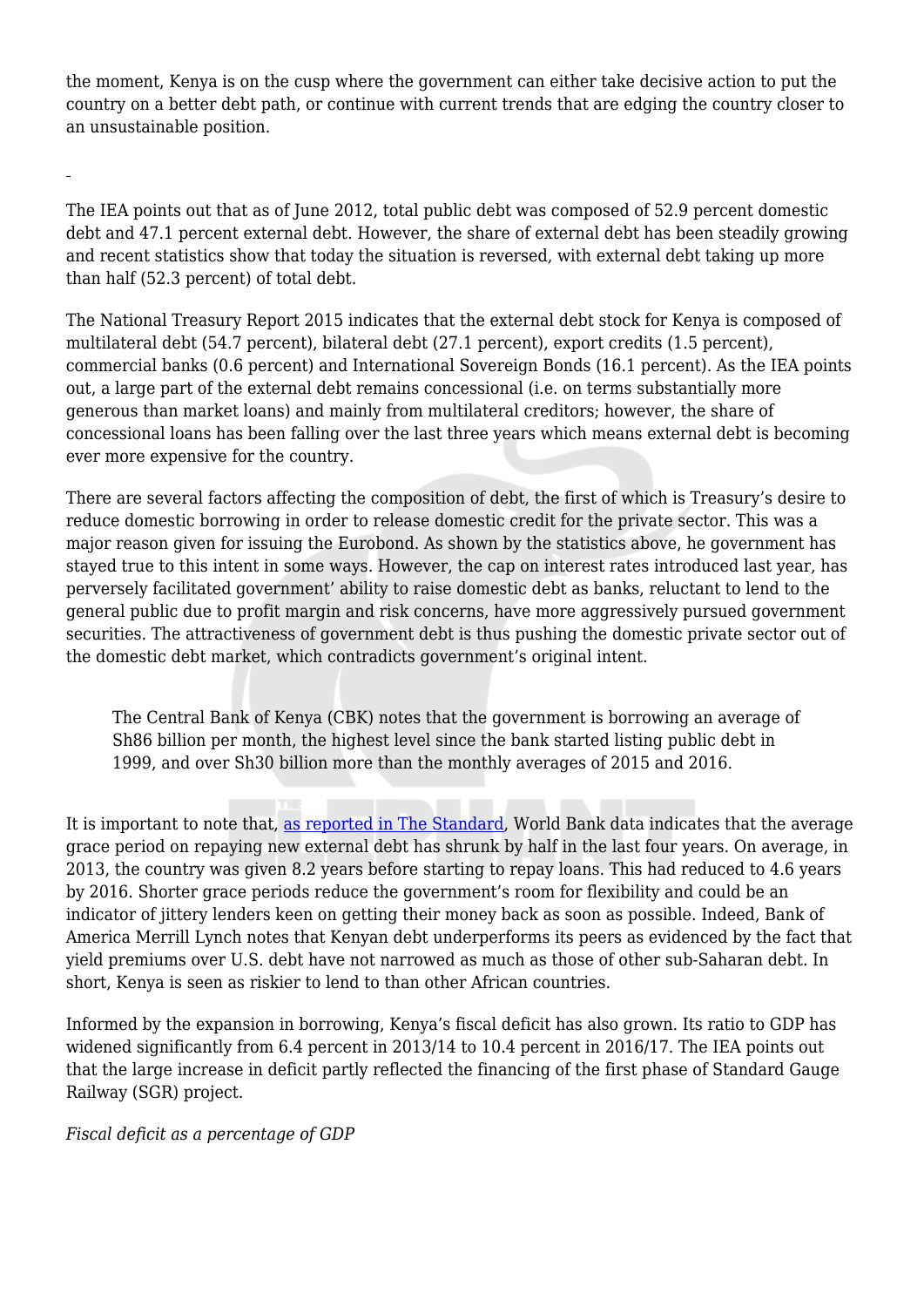

#### The government is targeting a fiscal deficit of 5.9 percent of GDP, in the 2018/19 fiscal year, down from an estimated 7.3 percent this fiscal year. Others however do not expect this will be met. Genghis Capital thinks Kenya's budget deficit for this fiscal year [will likely reach 8 percent](https://sokodirectory.com/2017/09/kenyas-2017-18-budget-worsening-fiscal-deficit-analysts/) of GDP. Further, the government doesn't always hit its fiscal deficit projections. Indeed, according to Cytonn Investments, in the 2016/2017 fiscal year, the government's deficit actually widened to 8.3 percent of GDP, some way above its revised target of 6.9 percent. In any case, despite the efforts it may be making to reduce the deficit, current government targets and performance are still higher than its own preferred *ceiling* of 5 percent.

The IEA points out that as the amount of debt held increased, the cost of debt has also gone up with debt servicing increasing from about Sh19 billion in 1990 to Sh400 billion by the end of 2015. A larger component of debt servicing emanates from servicing of domestic debt, but since the proportion of domestic and external debt to GDP are almost at par, it may indicate that it is costlier to service the former.





(Source: IEA)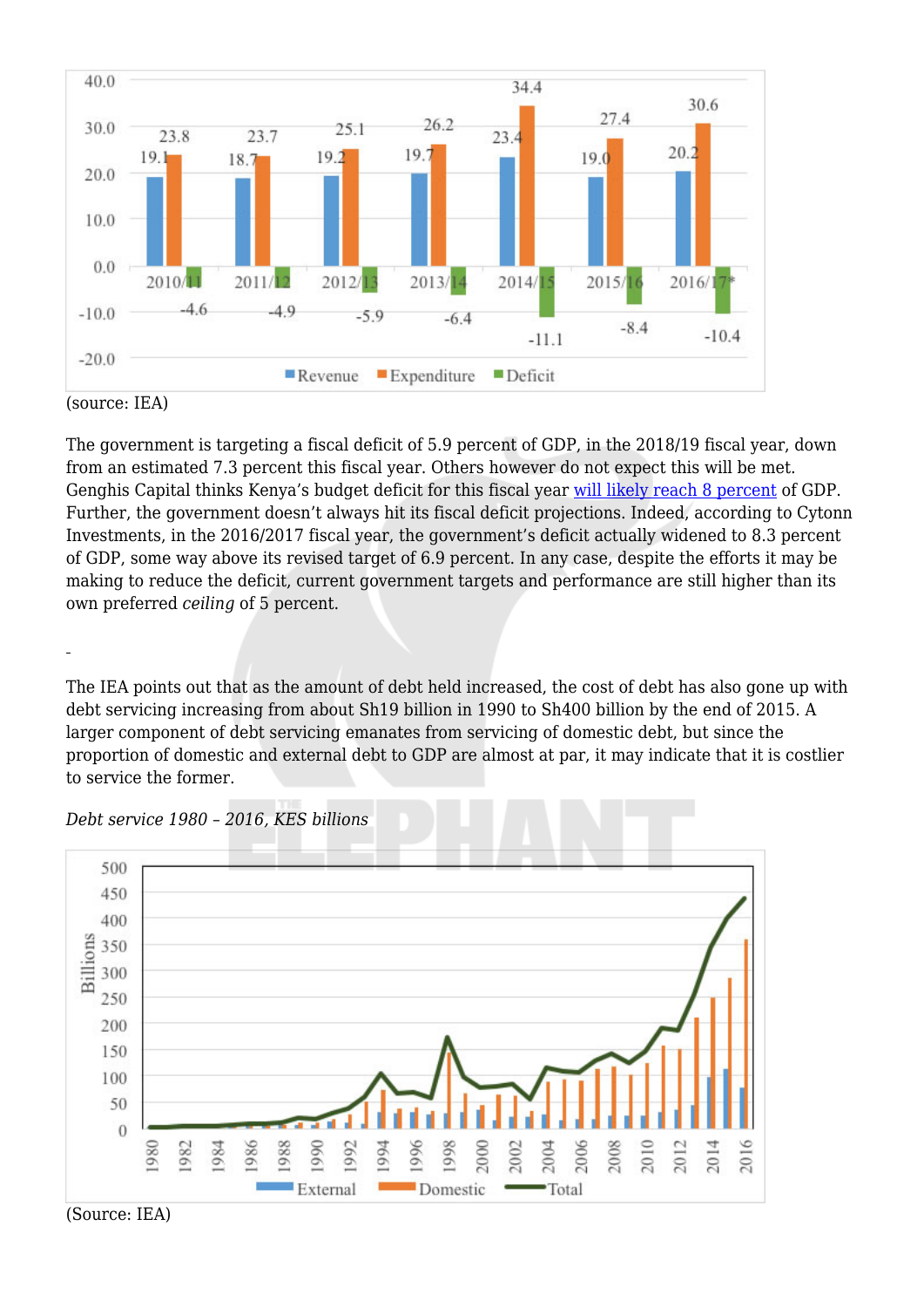There are growing concerns as to how much revenue is being committed to servicing debt. In the first nine months of the 2015/16 financial year, the government spent four out of every 10 shillings it collected as tax to settle debts. In April, the IMF estimated Kenya's debt-service to revenue-ratio at 34.7 percent against a threshold of 30 percent, and a report in the Business Daily pointed out that in the last fiscal year, the country spent more money to settle debt (Sh435.7 billion) than it did to finance development (Sh394.2 billion). If more and more revenue has to be locked into servicing debt, government will either have to ramp down spending on development (given the relatively fixed burden of recurrent expenditure) or borrow even more, none of which is good.

The IEA also notes that the ratio of debt to GDP rose from 40.7 percent in 2012 to 56.4 percent in June, which merited a ranking of 78 out of 138 countries on the [World Economic Forum's Global](http://reports.weforum.org/global-competitiveness-index-2017-2018/competitiveness-rankings/#series=GOVDEBTGDP) [Competitiveness Index.](http://reports.weforum.org/global-competitiveness-index-2017-2018/competitiveness-rankings/#series=GOVDEBTGDP)

|                                                   | 2007/<br>08 | 2008<br>/09 | 2009<br>/10 | 2010<br>/11 | 2011<br>/12 | 2012<br>/13 | 2013<br>/14 | 2014<br>/15 | 2015<br>/16 | 2016<br>$/17*$ |
|---------------------------------------------------|-------------|-------------|-------------|-------------|-------------|-------------|-------------|-------------|-------------|----------------|
| <b>Revenue</b>                                    | 18.7        | 18.3        | 18.7        | 19.1        | 18.7        | 19.2        | 19.7        | 23.4        | 19.0        | 20.2           |
| Government<br><b>Expenditures</b>                 | 23.1        | 22.3        | 23.5        | 23.8        | 23.7        | 25.1        | 26.2        | 34.4        | 27.4        | 30.6           |
| <b>Recurrent</b>                                  | 17.4        | 16.1        | 17.3        | 16.9        | 16.3        | 18.1        | 16.1        | 17.4        | 15.8        | 15.7           |
| <b>Development</b>                                | 5.7         | 6.0         | 6.2         | 6.8         | 7.4         | 6.8         | 6.3         | 12.4        | 7.5         | 11.0           |
| <b>Public Debt</b>                                | 37.7        | 39.6        | 40.8        | 43.1        | 41.7        | 42.9        | 48.4        | 49.6        | 54.2        | 51.5           |
| <b>Domestic</b>                                   | 18.6        | 19.4        | 21.9        | 22.2        | 21.5        | 23.3        | 25.3        | 24.3        | 27.9        | 26.0           |
| <b>External</b>                                   | 19.1        | 20.2        | 18.9        | 21.0        | 20.2        | 19.6        | 23.0        | 25.4        | 26.3        | 25.5           |
| <b>Total Interest</b>                             | 2.1         | 2.0         | 2.1         | 2.2         | 2.2         | 2.7         | 2.5         | 2.9         | 3.0         | 3.4            |
| <b>GDP</b> at current<br>mkt price<br>$(FY)$ , bn | 2,317       | 2,673       | 3,017       | 3,448       | 3,994       | 4,503       | 5,072       | 5,811       | 6,508       | 7,435          |

*Government Budget and Public Debt as % of GDP*

(Source: IEA); GDP is for full year (FY) and measured in thousands; \* Provisional estimates

As borrowing continues to grow aggressively, it will lead to higher imbalances that will raise concerns about sustainability.

Views differ on whether Kenya's debt is sustainable. Some are of the view that given the massive gaps in key sectors such as energy and transport infrastructure, the country must continue to do everything possible to finance and address the gaps and that debt accrued now will pay off in the long term. Kenya remains below the World Bank's debt-to-GDP ratio ceiling (or tipping point) of 64 percent. The IMF, in its review of Kenya a year ago, said Kenya's risk of external debt distress remains low but notes there is need for reduction in the deficit over the medium term. While the IMF has raised concerns about Kenya's public debt, it is below what they view as the applicable ceiling for Kenya – 74 percent of GDP.

The IEA points out that as the amount of debt held increased, the cost of debt has also gone up with debt servicing increasing from about Sh19 billion in 1990 to Sh400 billion by the end of 2015.

Others, however, are of the view that a debt-to-GDP ratio beyond 40 percent for developing and emerging economies is dangerous. The IMF itself [envisages](https://www.imf.org/~/media/Files/Publications/CR/2017/cr1725.ashx) fiscal consolidation that targets a 3.7 percent of GDP deficit by 2018/19 (compared to the government's own target of 5.9 percent) which it says is critical to maintaining a low risk of debt distress while preserving fiscal space for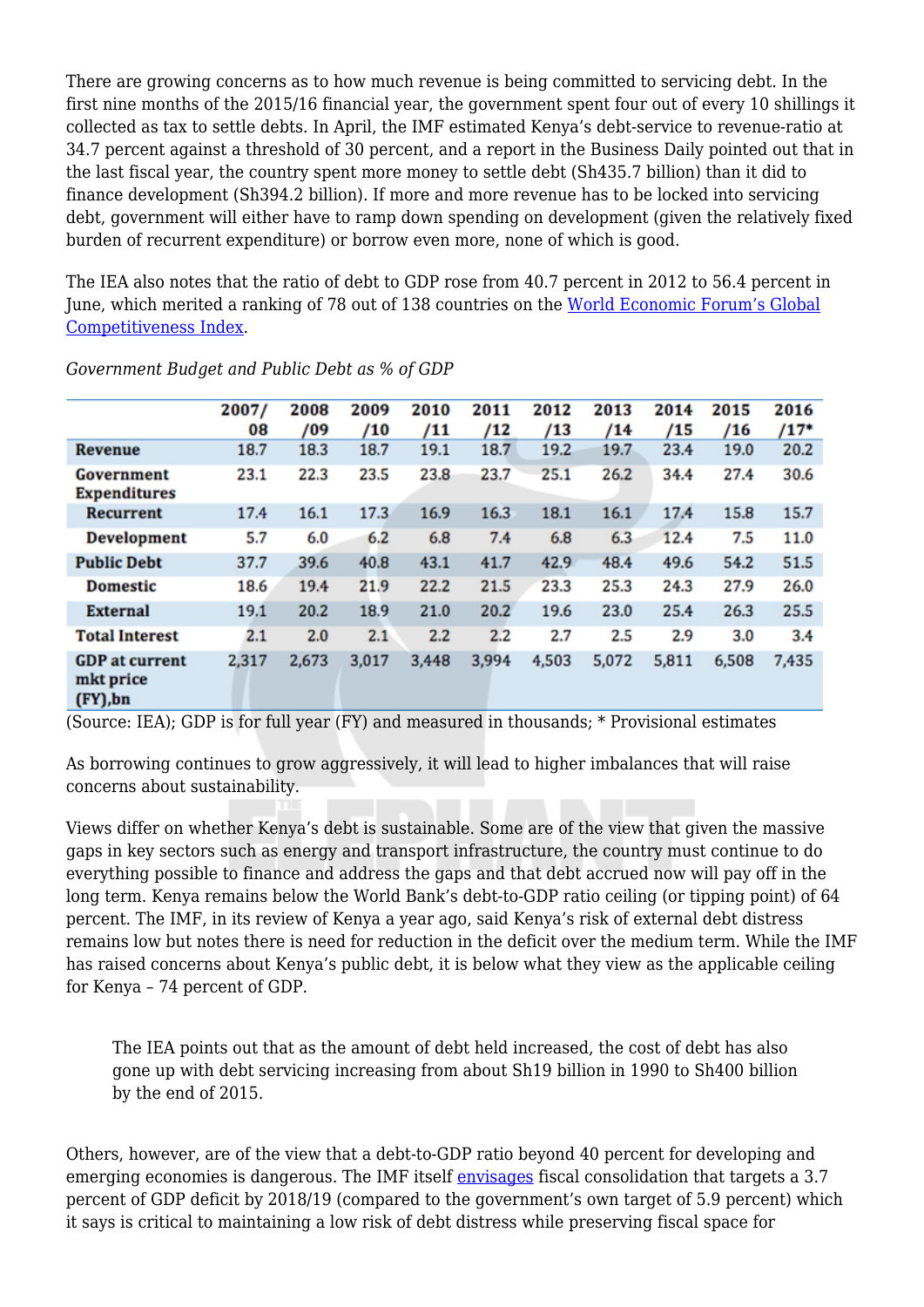development priorities.

I disagree with the Treasury's [assertions](https://www.standardmedia.co.ke/health/article/2000142034/we-have-many-projects-to-fund-henry-rotich-tells-house-team-on-limit) that the national debt is manageable and that there is headroom for more. Kenya's debt is only manageable if decisive action is taken to reduce expenditure, boost revenue collection and reduce borrowing. If this does not happen within the next three years, the country will start feeling the effects of debt distress.

The credit rating agency Moody's has already raised concerns about the country's accumulating debt. Indeed, the agency is [currently assessing](https://m.moodys.com/Research.html?docid=PR_373279) whether it needs to downgrade the country's credit rating from the current B1 status on grounds of its weakening ability to repay debt. Moody argues that unless a decisive policy response is introduced, the upward trajectory in government debt will see the debt-to-GDP ratio surpass the 60 percent mark by June 2018, pushing financing costs for the private sector even higher. Its assessment points to the fact that in the latest fiscal year, the government spent 19 percent of its revenues on interest payments alone, up from 10.7 percent five years ago. It notes that persistent, large, primary deficits and high borrowing costs continue to drive government indebtedness ever higher. Further, government liquidity pressures risk, the danger that the government may not have enough readily available cash to settle its immediate and short-term obligations, is rising in the face of increasingly large financing needs.

Another credit rating agency, Fitch, has also indicated that it could [downgrade Kenya's rating](https://www.standardmedia.co.ke/business/article/2001253213/kenya-risks-credit-rating-downgrade) due to its debt position. Fitch noted that the country was spending a larger proportion of its revenue on paying debt compared to its economic peers such as Uganda, Rwanda and Ghana.

Fitch gave Kenya a B+ rating, with a negative outlook. These credit ratings are important as a fall in rating will mean any new foreign debt taken on by the country will be more expensive.

There are several broad strategies Kenya can use to better manage its debt the first of which is to aggressively reduce expenditure. Government must implement austerity budgets and limit unnecessary expenditure. I also think here should be a fundamental downward review of salaries of those in government. While those of technocrats such as Cabinet and Permanent Secretaries as well as professionals such teachers and doctors should remain attractive, there are far too many people in elected office on overly generous terms, and the related wage bill is not sustainable for a relatively poor African country.

Secondly, government needs to improve its recurrent vs development expenditure allocations. As elucidated before, year after year, more money is allocated to recurrent expenditure which is not economically productive. A reduction in recurrent expenditure is crucial and this can be partially addressed by a downward review in wages as explained above. The IEA points out that although in relative terms the proportion of recurrent expenditure to GDP has slightly declined while that of development expenditure has nearly doubled from 5.7 percent of GDP in 2007/8 to 11.0 percent in 2016/17, recurrent expenditure still remains comparatively high.

In April this year, the IMF estimated Kenya's debt-service to revenue-ratio at 34.7 percent against a threshold of 30 percent, and a report in the Business Daily pointed out that in the 2016/17 fiscal year, the country spent more money to settle debt (Sh435.7 billion) than it did to finance development (Sh394.2 billion).

Development expenditure should be prioritised by considering projects which bring immediate returns to the economy. More money must be committed to spurring the growth required to pay